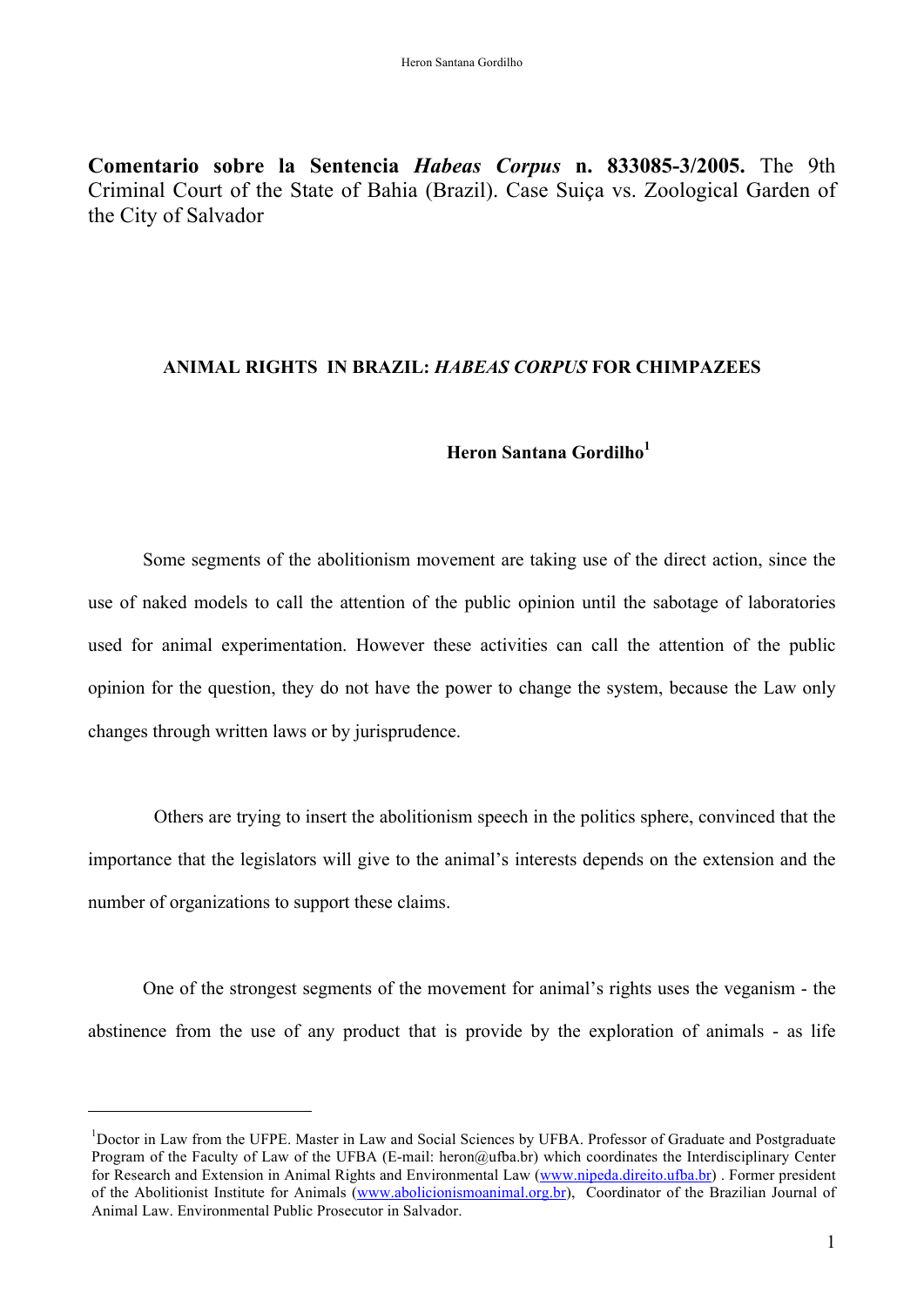philosophy, but mainly as a form of civil disobedience to the institutionalized system of animal exploitation.

Others still use the judicial system as strategy to reach the objectives of the movement, either entering directly with legal action on behalf of animals, either representing to the prosecutors and federal prosecutors, denouncing the activities that violate the physical and psychic integrity of the animals, such as circuses, zoos, rodeos, cockfights, etc2.

In fact, in the attempt to produce social changes, activist for the animals rights, like me, have been appealing to the institutions and the legal language to reach its objectives.

Indeed, the sources of the legal meaning exceed the borders of the governmental institutions, because they are contained in all those who thinks, speaks and acts in the legal context of the society, in way that the meanings of the legal institutions constituted and at the same time are made in non-judicial spheres and non-state areas of social interaction.

Knowing that the laws are constituted by words and vacant, ambiguous or indeterminate concepts, these activists know that they can contain multiples meanings, since rare times occur unified interpretations.

According to Helena Silverstein, the activists for the animal's rights act even in a constitutive and instrumentalist perspective. In the constitutive perspective, they look for to extend the legal effects of the norms through the creation of new meanings and legal ways. In the

 $\frac{1}{2}$ 

On this issue see the jurisprudence datas collected by LEVAI, Laerte Fernando in *Animal rights*. Campos do Jordão. Mantiqueira. 2004, p.108-117 and CARVALHO, Carlos Gomes de. *The environment in the courts:* the right of neighborhood to environmental law. São Paulo. Method. 2001, p. 459-534.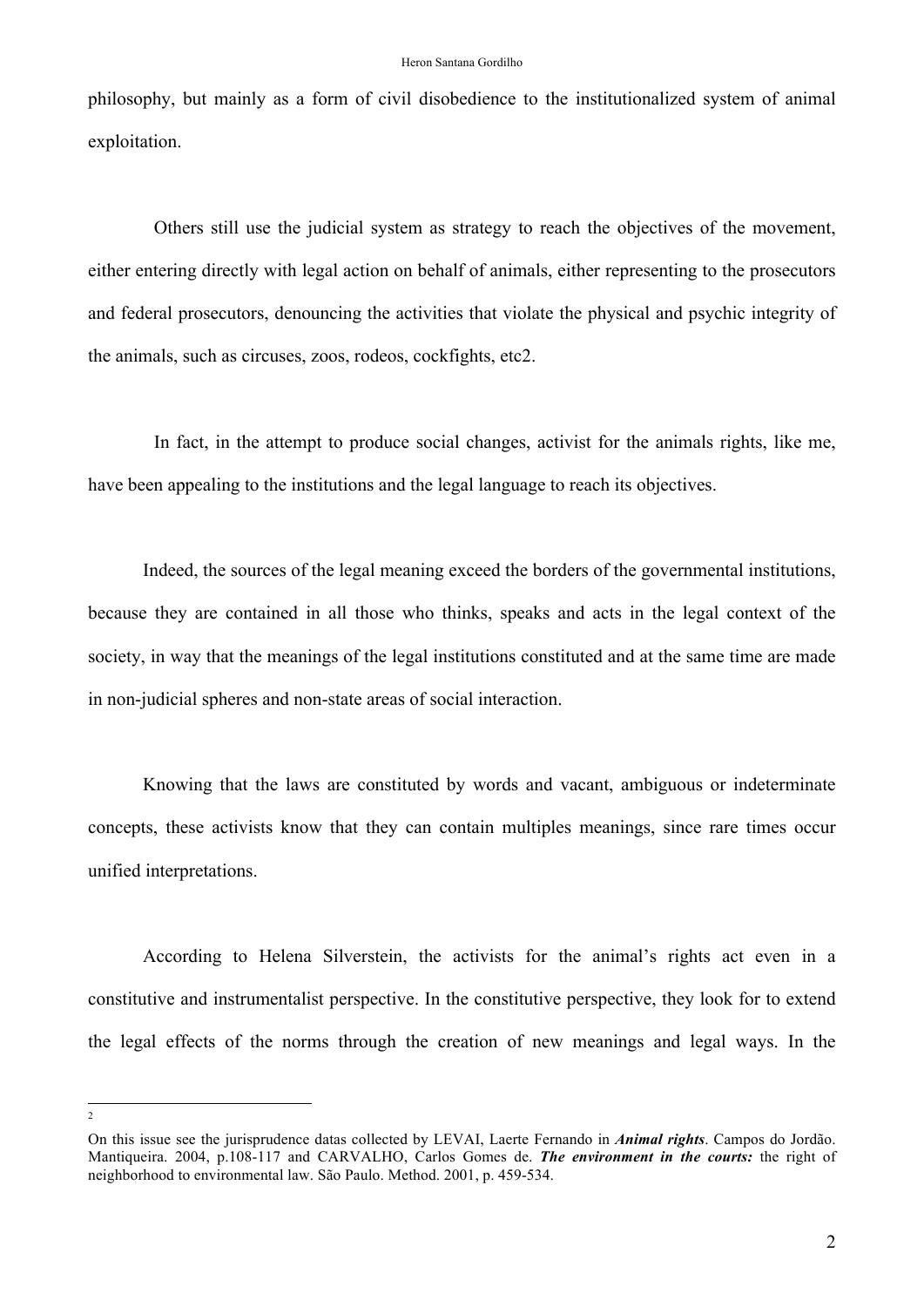## Heron Santana Gordilho

instrumentalist perspective they try to explore the indirectly effects of the judicial litigations, in the certainty of small victories can promote an advance in educational level and in the conscience of population, beyond helping in the construction of the movement, in its mobilization and in the increase of the politic pressure against their opposes3.

Helena Silvertein, however, maintains an approximation of perspectives, since the direct and indirect effects of litigation always involves the production of new meanings in favor of activists, influencing the practices, attitudes and expectations of the movement, while they contributed to the increase the credibility of the movement, building solidarity ties among activists4.

In fact, 100 years after Joseph do Patrocínio write your last words5, together with a group of prosecutors, law professors, animal welfare associations and law students, we petition an order of Habeas Corpus in favor of the chimpanzee Suiça (Switzerland, in Portuguese), which lived caged in the Zoological Garden of the City of Salvador.

In sentence published in the Journal of the Judiciary of October  $5<sup>th</sup>/2005$  (date celebrated as the world-wide day of the animals) the Judge Edmundo Lucio da Cruz, of the 9th Criminal Court of

 3  $\overline{\mathbf{3}}$ 

SILVERSTEIN, Helena. *Unleashing rights*: law, meaning, and the Animal Rights Movement. Michigan: University of Michigan, 1996, p.162.

<sup>4</sup> Idem. Ibidem, p.164.

<sup>5</sup> On January 29 of 1905, José do Patrocínio sat up in front of his small desk in the small shed where he lived in the neighborhood of Inhaúma in Rio de Janeiro. He began to write: "There is talk about the organization of a society protective of animals. I have a Egyptian respect for animals. I think they have souls, though rudimentary, and that they have consciously revolt against human injustice. I saw a donkey sigh after been brutally beaten by a wagoner who cram the wagon with cargo for a chariot, which wanted that the miserable animal remove him from a quagmire... "It even ended a word or phrase - a jet of blood gush of her mouth. The "Tiger of Abolicionismo" - poor and friendless - died, immersed in debt and sunk into oblivion. In: José do Patrocínio. Available in WWW. culturalbrasil.pro.br. Captured on September 13, 2008.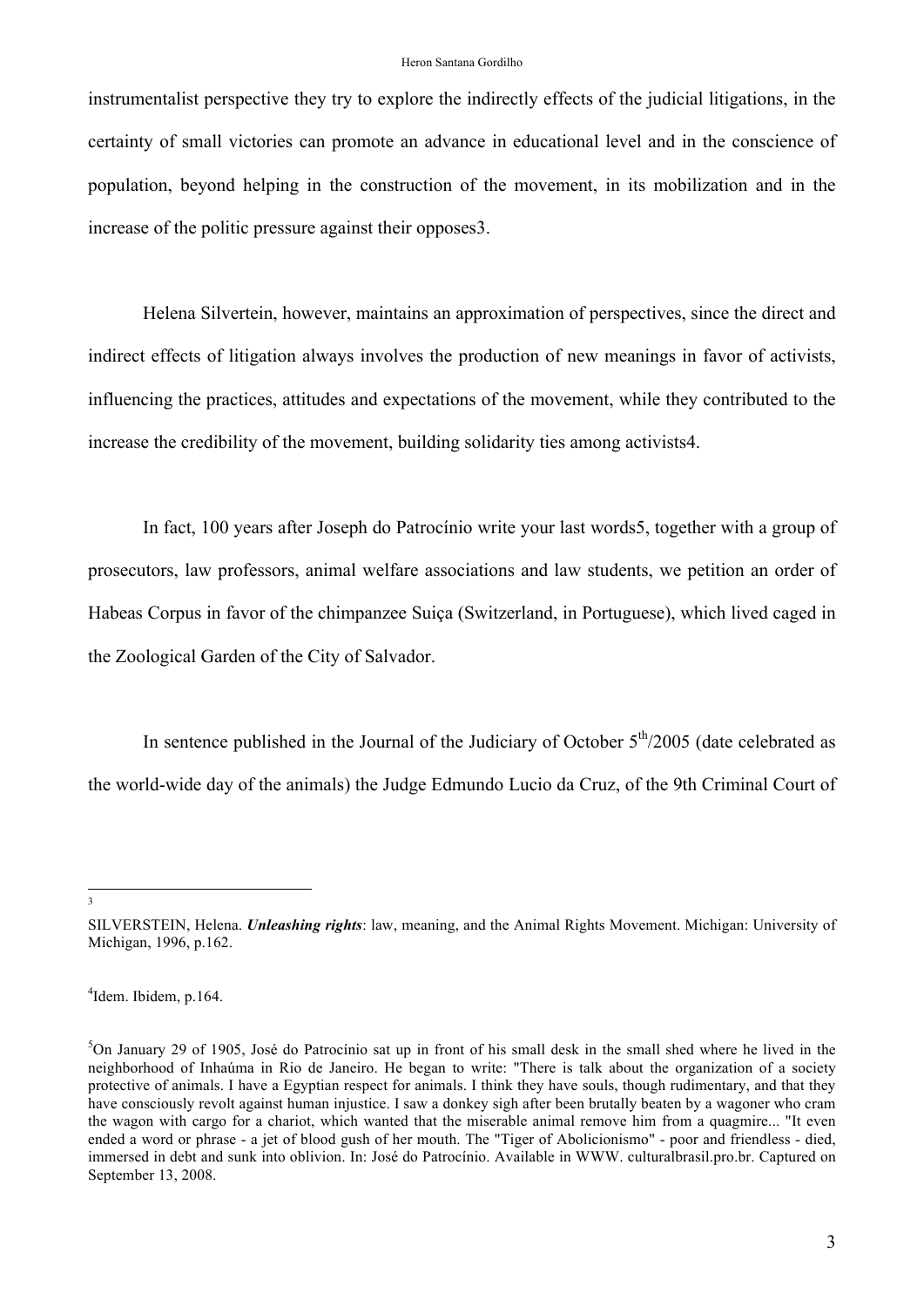the State of Bahia, judged the Habeas Corpus n. 833085-3/2005, opening a historical precedent for the legal world, to admit a chimpanzee as a subject of rights in a court.

The hermeneutical method we used was the evolutionary interpretation, which aims to find the will of the autonomous norms and tailor them to the social reality due to historical changes, social or political, giving them new content6.

Over time, the legal hermeneutics often accumulate a series of experiments in the creation of mechanisms for legal change and adaptation, since the judgments of equity until analog interpretations, which ultimately make possible the coexistence of norms, that even contradictory, can continues being considered valid7.

Indeed, in many cases the social values become an obsolete norm, as in the case of art. 219, IV, of the old Brazilian Civil Code, that allowed the cancellation of the marriage for error of person, when it had the defloration of the woman and this fact was ignored by the husband, article that had been revoked already for the negative custom before the new Civil Code8.

The Writ also is based in the analogical interpretation, still considered an important source of law, assuming that they must give equal treatment to similar cases. Undeniably, a court decision may be considered unacceptably arbitrary if judge similar cases differently, with no relevant reasons for that9.

 $\frac{1}{6}$ BARROSO, Luis Roberto. *Interpretation and application of the constitution*. 6. ed. São Paulo: Saraiva, 2004. p. 146.

<sup>7</sup> LOPES, José Reinaldo de Lima. **Law and social transformation:** interdisciplinary test of changes in law. Belo Horizonte: Nova Alvorada, 1997. p. 94-95.

<sup>&</sup>lt;sup>8</sup>BRAZIL. Civil Code (1917). Article 218, caput, and 219, VI

<sup>9</sup> RACHELS, James. Do animals have a right to liberty. In: REGAN, Tom; SINGER, Peter. *Animal rights and human*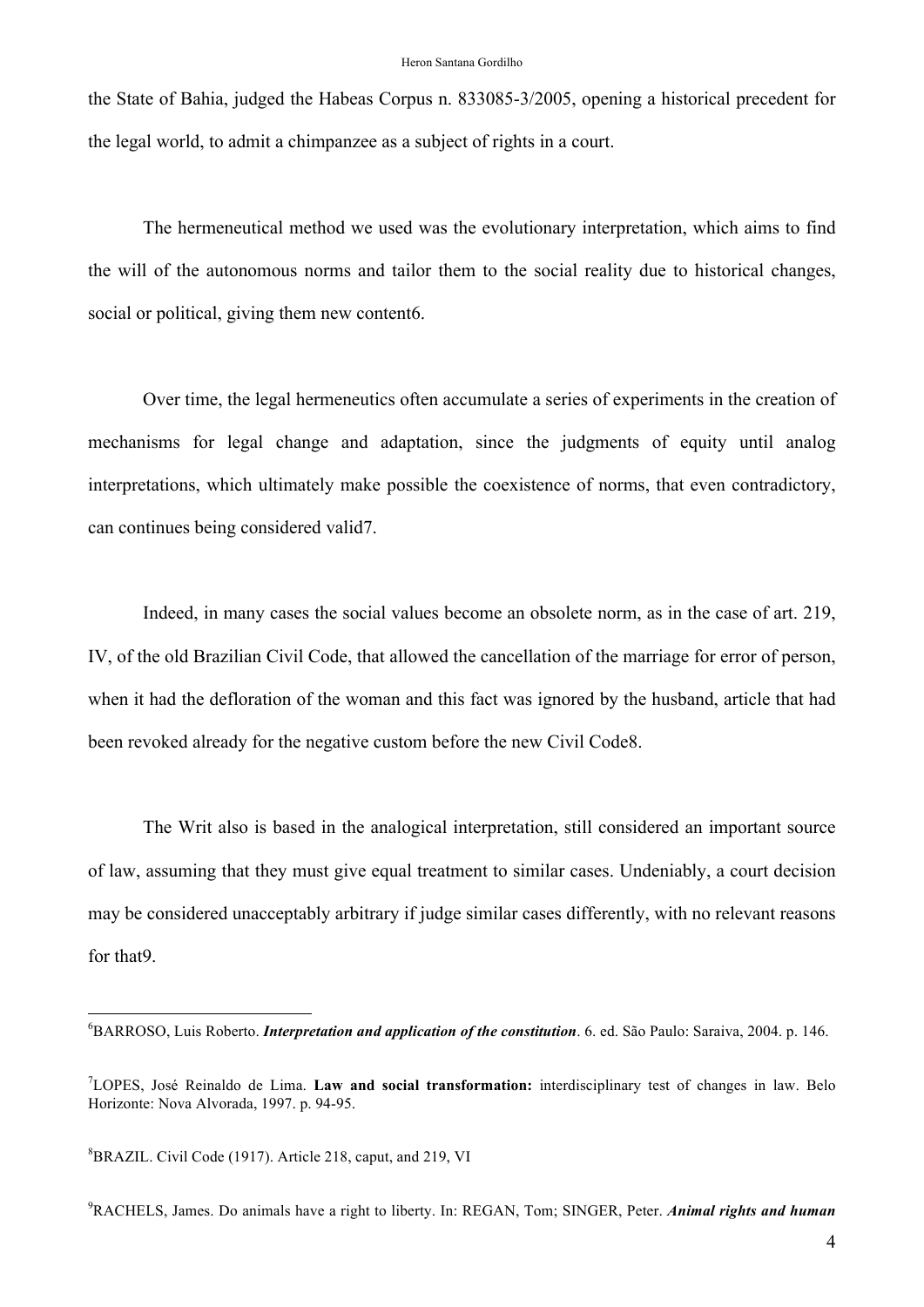As we know, the analogy consists in the use of a norm established for determined *facti species* or behaviors which it is not possible to identify an applicable norm, since that we can identify similarities between the facts or the law to be applied to the species10.

The case Suiça vs Salvador Zoo demonstrated that as well as the species, the ideas also evolve, and that the judges can not simply ignore the scientific advances.

In a Habeas Corpus, the patient is the true owner of the right which is claimed, so the judge must analyze initially if the process fills the right of the action and the conditions of the action.

In fact, before receiving the petition, the judge had to decide if the chimpanzee Suiça could or could not be titular of the right to freedom of locomotion. Also, he had to decided if his court was competent to judge the fact and if the petitioners had procedural and postulate capacity to enter with the Writ.

Indedd, in our system, before the judge decides if he will receive an initial petition, he proceeds to a temporary cognition of the merit, analyzing the constant elements of the initial and the documents that the goes with the claim, only determining the citation of the other part when it is convinced, if *et inquantum*, of the truthfulness of the author's allegations and of the probable origin of the request, same because this decision is not a simple expedition, but a preliminary decision of

 $\overline{a}$ 

*obrigations.* New Jersey: Prentice-Hall, 1976. p. 206.

 $10$ According to Norberto Bobbio, in this type of interpretation seeks to redefine a term, but continue to apply the same standard, featuring a new genus referred to in the law, the legal theory, 10. ed., Brasília, UnB, 1999. p. 156. Similarly Tércio vai Sampaio Ferraz Junior, for whom the doctrine states that the broad interpretation to include the contents of the standard was already a sense that there just was not explained in the legislature, **Introduction to the study of law:** technical, decision, domination, São Paulo, Atlas, 1990, p. 270.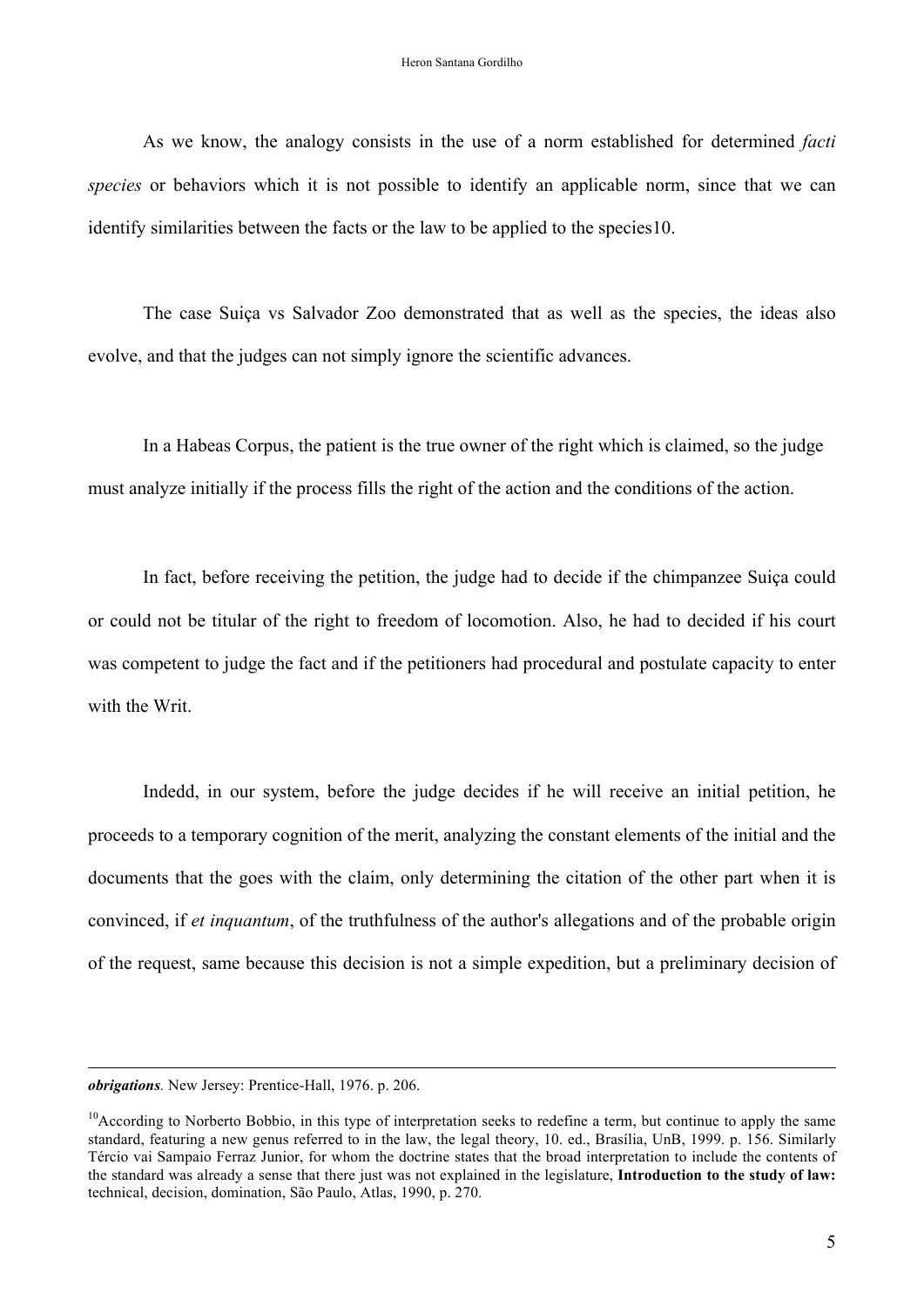positive content, and that statement possesses content of decision11.

By doing that preliminary judgement of standing, the judge is, since then, impeded of considering inept the initial petition and of extinguishing the process without judgement of merit12.

After receive the request and to notify the authority of the Zoo to render information, for general surprise, on September 27 of 2005, the Suiça chimpanzee died, what determined the extinction of the process without judgement of merit, once the death of the patient determined the loss of the object of the process (which was the illegal coercion of her locomotion freedom)13.

At the sentence, the judge admits that he might have extinguished the process, *ab initio litis*, judging inept the initial petition, using the argument of legal impossibility of the petition, or lack of interest in action, against an alleged inadequacy of the procedural instrument.

He also cited an ancient precedent of the STF (Supreme Federal Court of Law), before saying:

> I am sure that, with the acceptance of the discussion, I could arouse the attention of lawyers across the country, making the subject matter of extensive discussion, because it is known that the Criminal Process of Law is not static, but subject to constant change, where new decisions have to adapt to the modern times14.

<sup>12</sup>DIDIER JÚNIOR, Fredie. **Procedural requirements and conditions of the action**: the assessment of admissibility of the process. São Paulo: Saraiva, 2005. p. 302.

13CÂMARA, Alexandre Freitas. **Lessons in civil procedural law**. Rio de Janeiro: Lumen Juris, 2002. p. 204.

<sup>14</sup>BRAZIL. In Habeas Corpus 9<sup>ª</sup> Vara 833085-3/2005 the Crime of the City of Salvador, Bahia. Judge Edmundo Lucio da Cruz. Diary of the Judiciary, October 4, 2005. At sentencing, the Judge says "It is true that with this initial decision, assuming the debate on the subject treated here, some contrary 'lawyers on call', they forgot a maxim of Roman law that it provides: Interpretatio in quacumque Disposition facienda sic ut non sint superfluous amount sine virtute et operandi

 <sup>11</sup>MOREIRA, José Carlos Barbosa. **New Brazilian Civil Procedure**. 20. ed. Rio de Janeiro: Forense, 2000. p. 23.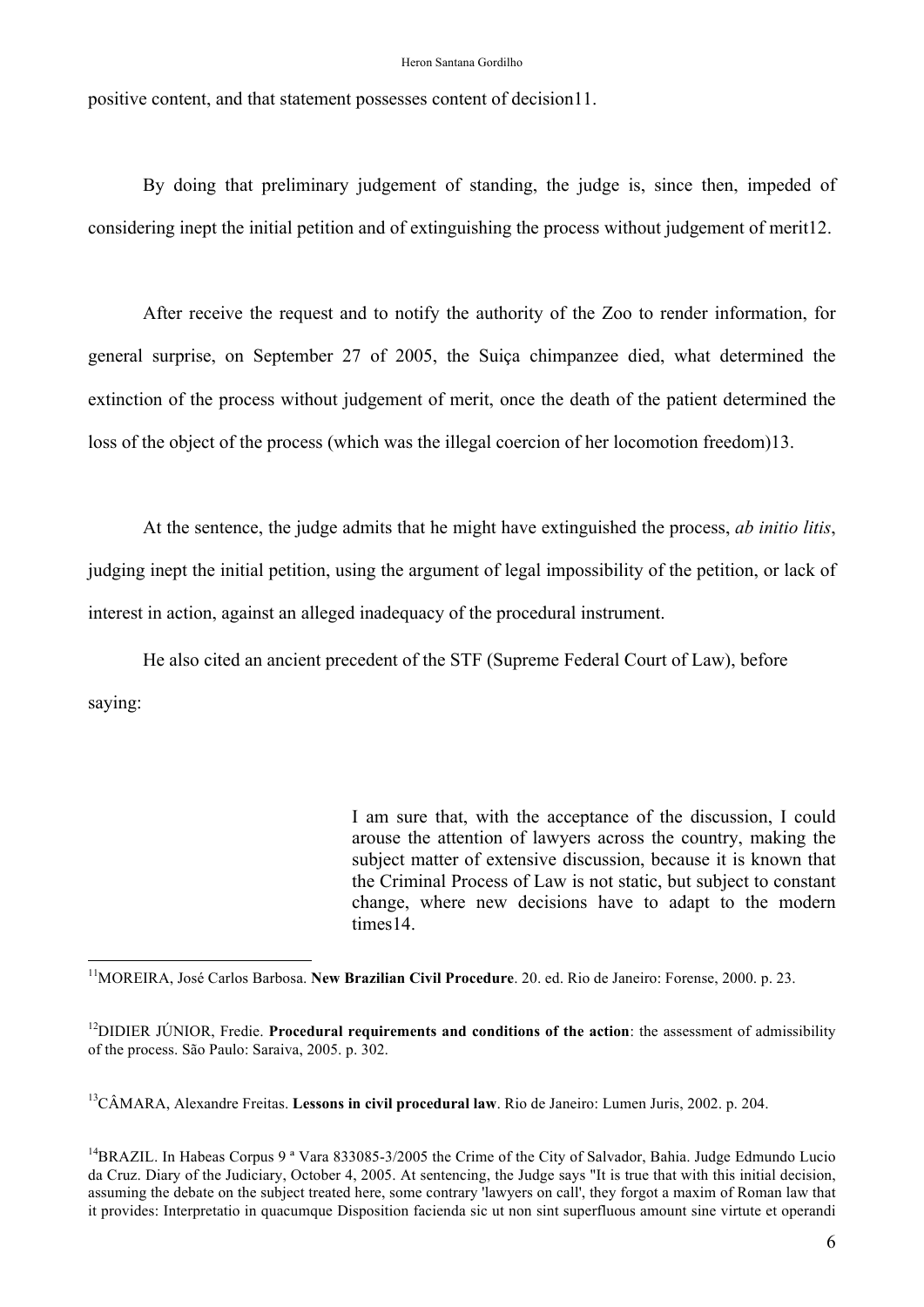It is important to emphasize that the process, although was interrupted, can not be considered invalid, since, in the grounds of the verdict, the judge made it clear that the Writ fulfilled all the conditions of action, which means that the judicial protection claim was susceptible to assessment, the parties were legitimate and the Habeas Corpus was a necessary and appropriate instrument for the petition, and, therefore, could occasion a satisfactory result for the patient.

Definitely, the case Suiça vs Zoological Garden of the City of Salvador turned out to be a precedent in legal history, becoming, perhaps, the landmark of the animal rights in Brazil, after enforce one of the main demands of the abolitionist movement: the recognition of animals as subjects of law, with ability to assert those rights in court, as provided with full legal capacity and ability to be part of a process.

Although the Suiça chimpanzee had not died, and the judge had reject the Writ (considering, for example, that the sanctuary that the chimpanzee was going to was not in better conditions than the cage of the zoo Salvador), the case still had to be considered unpublished, because the most important thing in this judgment was the recognition of a non-human animal as the holder of the right to claim their own rights in court.

The fact had a positive impact in the media and between activists and scientists from various universities in the world, which celebrated the news as something unprecedented, sending hundreds of messages of solidarity to the petitioner and the magistrate.

 $\overline{a}$ 

<sup>(</sup>in any provision should be made so that the interpretation of the words are superfluous and not because of work).